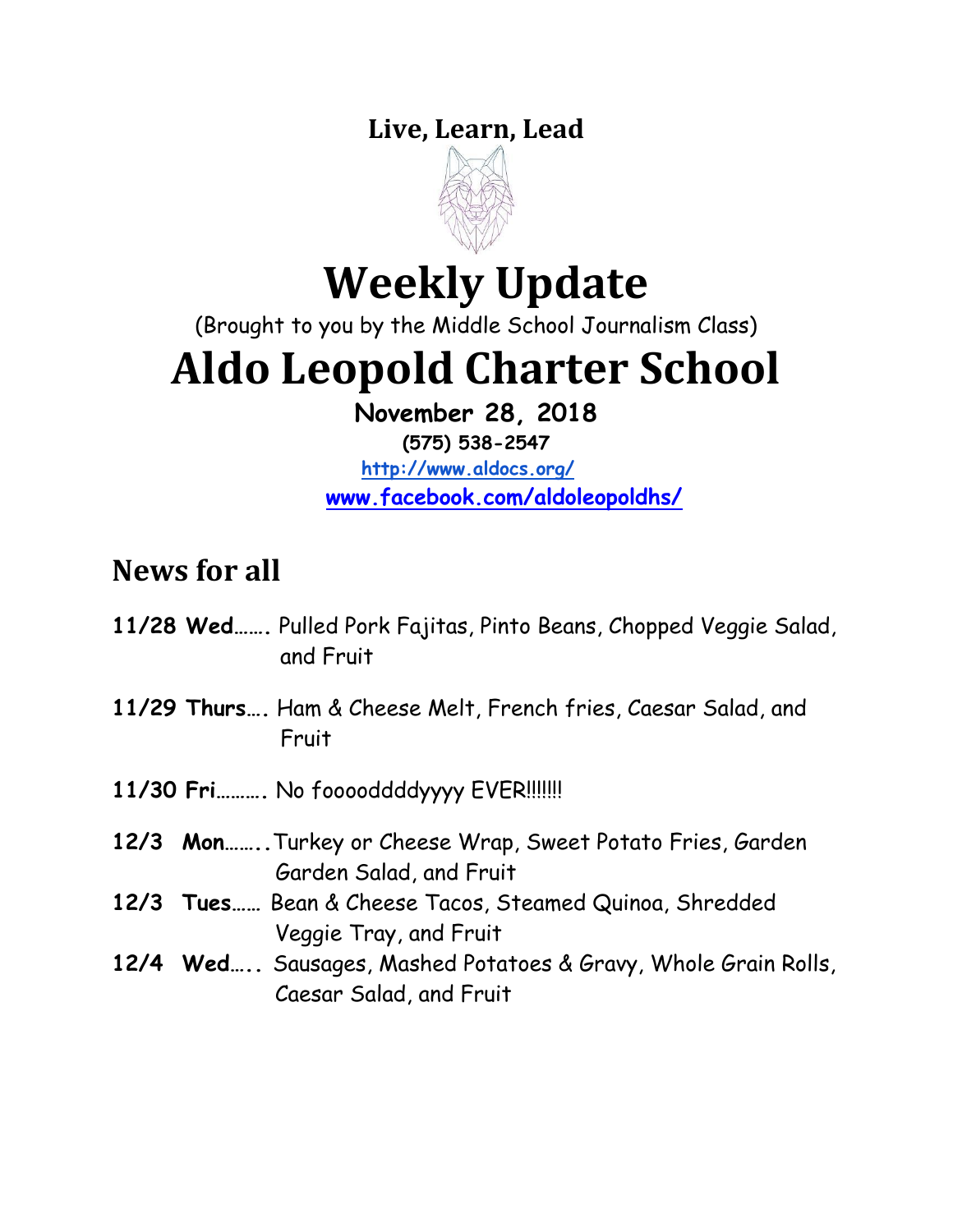## **Lighted Christmas Parade**

The Lighted Christmas Parade was amazing with lights and different floats with colorful lights and music. The theme this year was "a storybook Christmas." Out of all the floats 3 reigned superior and we were lucky to be 2nd out of the three. Our float was based off of *The Lorax* and all the characters looked fantastic. Aysh (eighth grade math teacher) played the Once-ler, and Martha (director of the Guadalupe Montessori School) played the Lorax.



#### **Committees**

To find out more click [here](https://www.aldocs.org/committee-overview.html) [SHAC-](https://www.aldocs.org/school-health-advisory-council.html)

**Wednesday, December 5, from 4:30-6:00 PM, in Jim's room** [SAC-](http://www.aldocs.org/school-advisory-council.html)**Thursday, December 6, from 5-6:30 PM, in Mr. Sherwood's office** [Rsk mgmt-](https://www.aldocs.org/risk-management.html)**Tuesday, December 11, from 4:30- 6 PM, in Jim's room** [GC-](https://www.aldocs.org/about-the-alcs-governing-council.html)**Thursday, December 13, from 5:30-8:30 PM, in Mrs. Chaney's**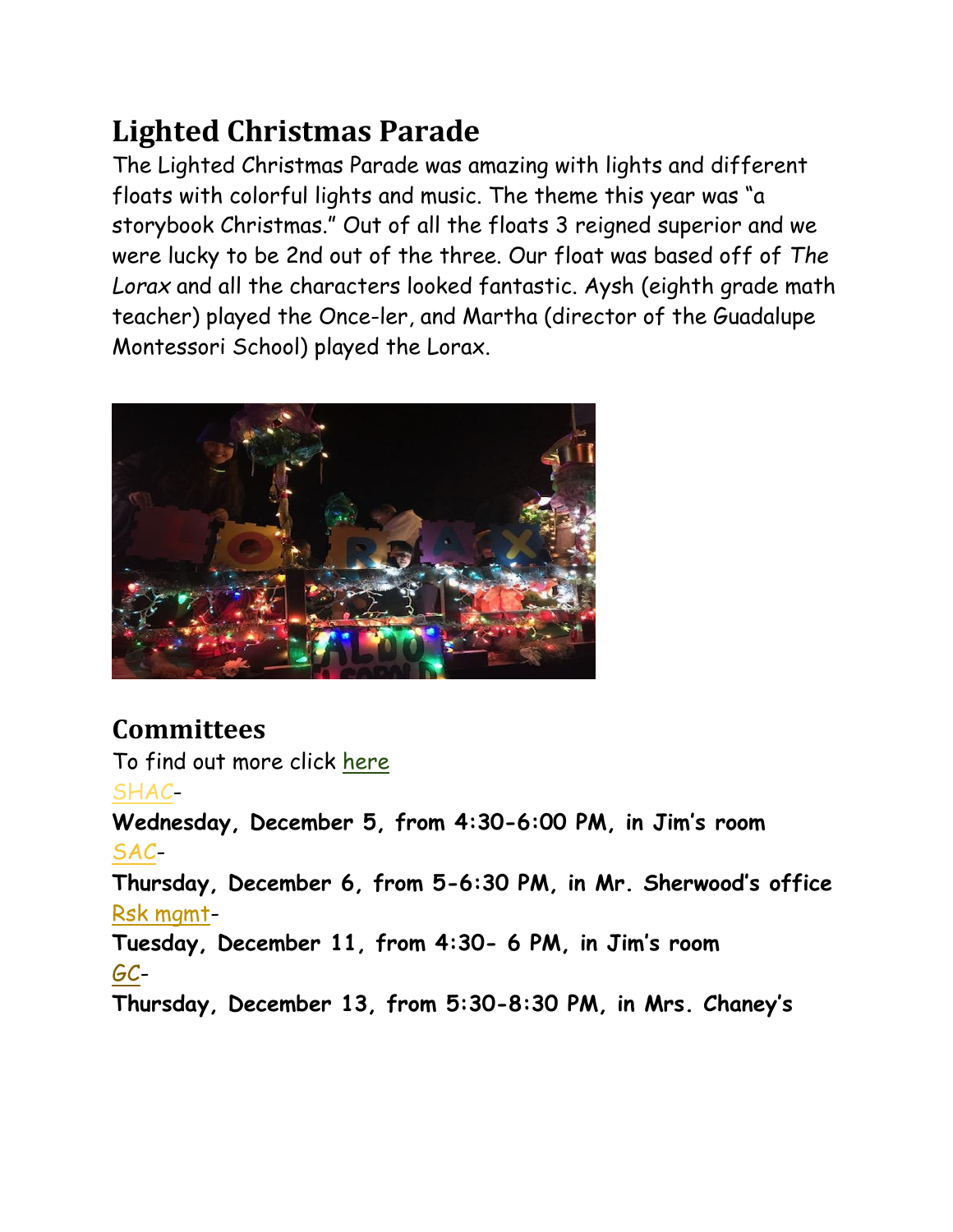[November Events](https://www.aldocs.org/calendar.html)

**28---------**Internship Showcase **4:30 PM**

[December Events](https://www.aldocs.org/calendar.html)

**5---------**SHAC **4:30 PM**

**6---------**SAC Committee **5:00 PM**

**7-18------HS & MS** Art Show opening **5:00 PM** at **Javalina (More info next week)**

- **10--------**Internship students turn in hours worked
- **10-13-----***Final Exams*-Middle School
- **11--------**Risk Management **4:30 PM**
- **13--------**Governing Council Meeting **5:30 PM**
- **14--------**Last day for YCC and Internship
- **14--------**NMSU one-day trip Junior science class
- **18-19-----***Final Exams* High School
- **20--------**Make-up Final Exams. Half day of school
- **21-Jan 4--**Winter Break

#### **Here comes the gov'nor**

**Senior Zach** was given an award for his time spent at Boys State this past summer. Thanks to Aldo's emphasis on public speaking, Zach gave an impressive speech when the award was presented to him at a dinner hosted by the American Legion in Silver City. The dinner and awards ceremony were for all participants from our area. Boys State participants learn about state and local government through role playing. Zach was very busy while there and made connections throughout our state. The American Legion is hoping more students (11th grade) will be interested next year.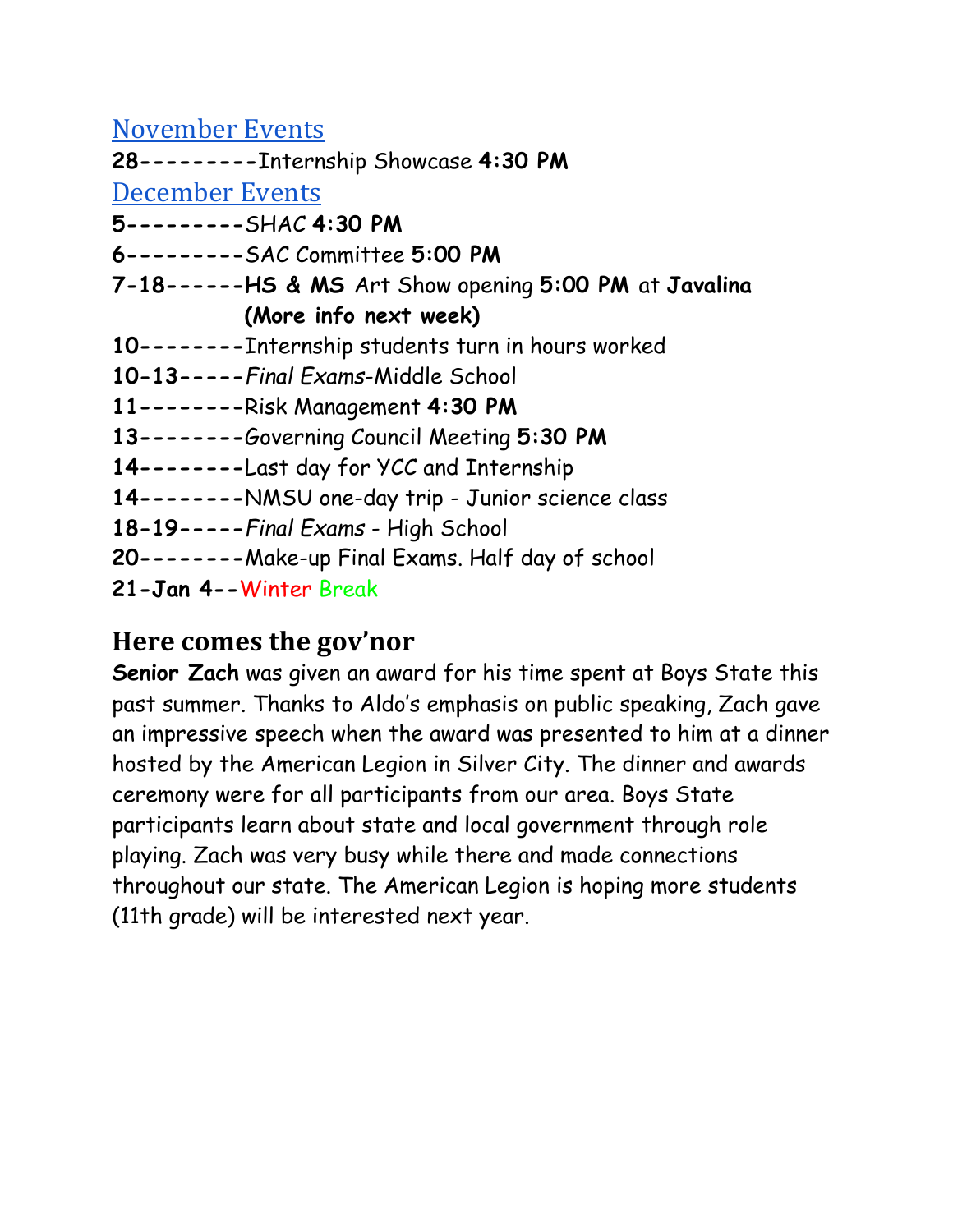### **Mrs. Chaney does it again!**

The 7<sup>th</sup> grade science classes talked with two scientists through a program called Skype with a Scientist. In the photo on the left, students spoke with [Deepti Singh,](https://deeptis47.github.io/) a climate scientist in Washington state. The second group of Mrs. Chaney's 7<sup>th</sup> grade spoke with Celine [Van Golde](https://sydney.edu.au/science/people/celine.vangolde.php) who is a forensic psychologist in Australia!



## **YCC**

Aldo's YCC Program receives a grant from the state to pay for supplies and to pay the YCC workers and crew leaders. Our school gets the highest paying grant in the state. The state looks for the how the school is teaching career skills. Aldo was awarded \$99,180 for the spring and \$68,933 for the fall semester so for the 2019 school year all together that is \$168,113! **A BIG thank you to Harry Browne (our school's business manager), Guy Ramirez (Internship Coordinator), and Dave Chandler (fundraiser and all-around school champion)** for spending months putting the grant proposal together.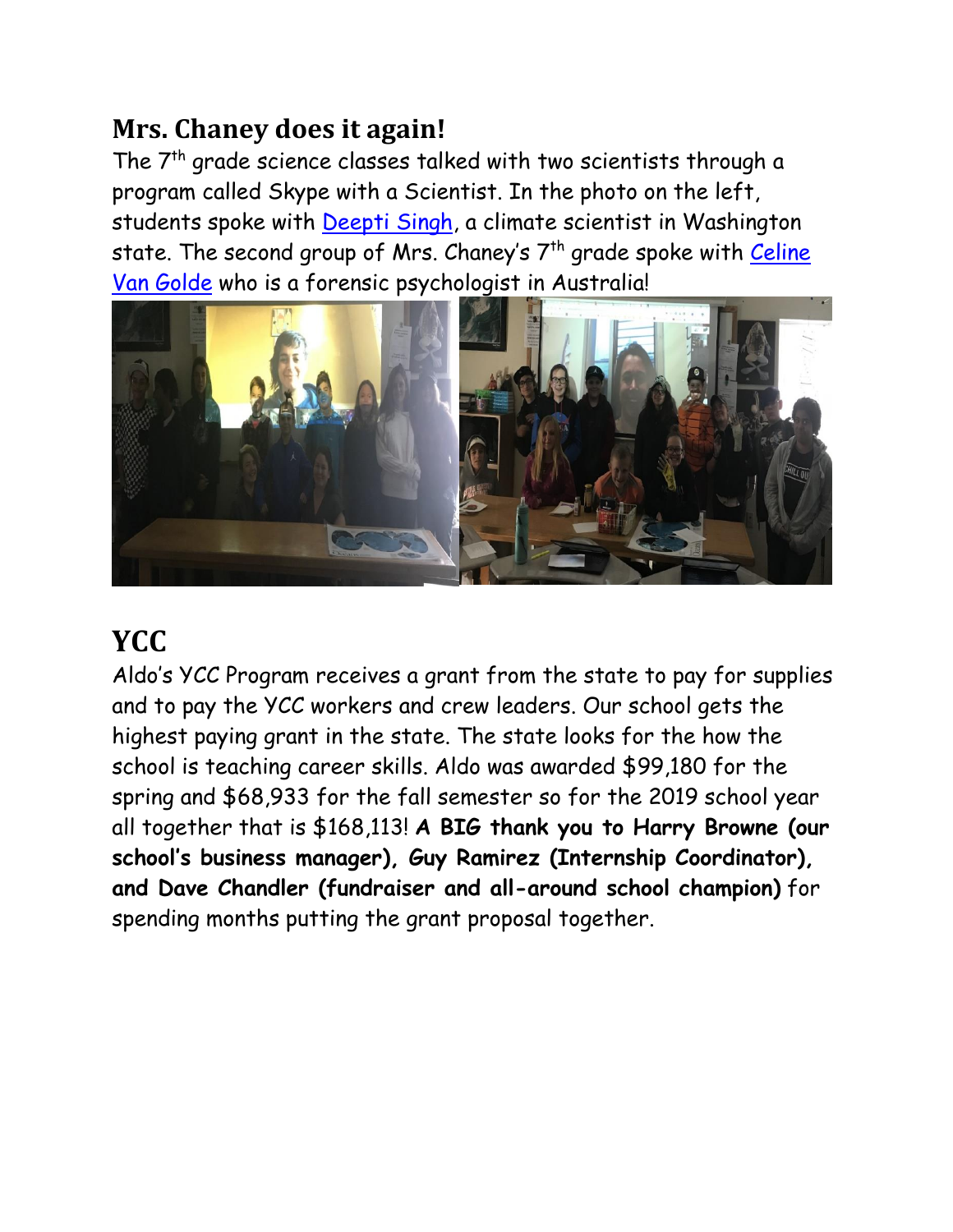## **High school**

## **The new plan**

The newbies of **Community Orientation** who adventure with Pete, Kristin, and Orien every Friday *will not* be going to the Gila Cliff Dwellings as planned. Pete decided to reschedule that for next semester due to a 60% chance of rain or snow, and highs in the 40s (it is too risky on those winding mountain roads). Plan B for this day is in the making, and students will find out Wednesday or Thursday what they will be doing. In the meantime, **plan on meeting on Friday in Peter's room at the regular time of 10:25 AM.** 

#### **Before Friday, CO students, you got work to do!**

Also, C.O. students, you need to help with the internship showcase on **Wednesday, November 28 after school.** Check in with Pete **at 3:50 that afternoon at the basketball court.** Everyone will be released after we are done cleaning up afterward, **likely around 6 PM.** Plan on taking  $\frac{1}{2}$  page of notes at 3 different internship poster-boards, and  $\frac{1}{2}$ page of notes at 3 different YCC presentations, for a total of 3 pages for your internship showcase journal entry. *This day is a required part of C.O.*

## **Middle school**

#### **Toss no mas!**

The Middle School will be going to do the second half of our visit to the city utilities. The group that went to the current and old landfill will now be going to the sewage treatment plant, the city utilities, and the Senior Center. And vice versa. If the weather proves inclement we will be at the school working on our action projects, deciding what to make for our Dutch oven feast in December, and filing out surveys for next semester electives. Please come to school prepared to be outside!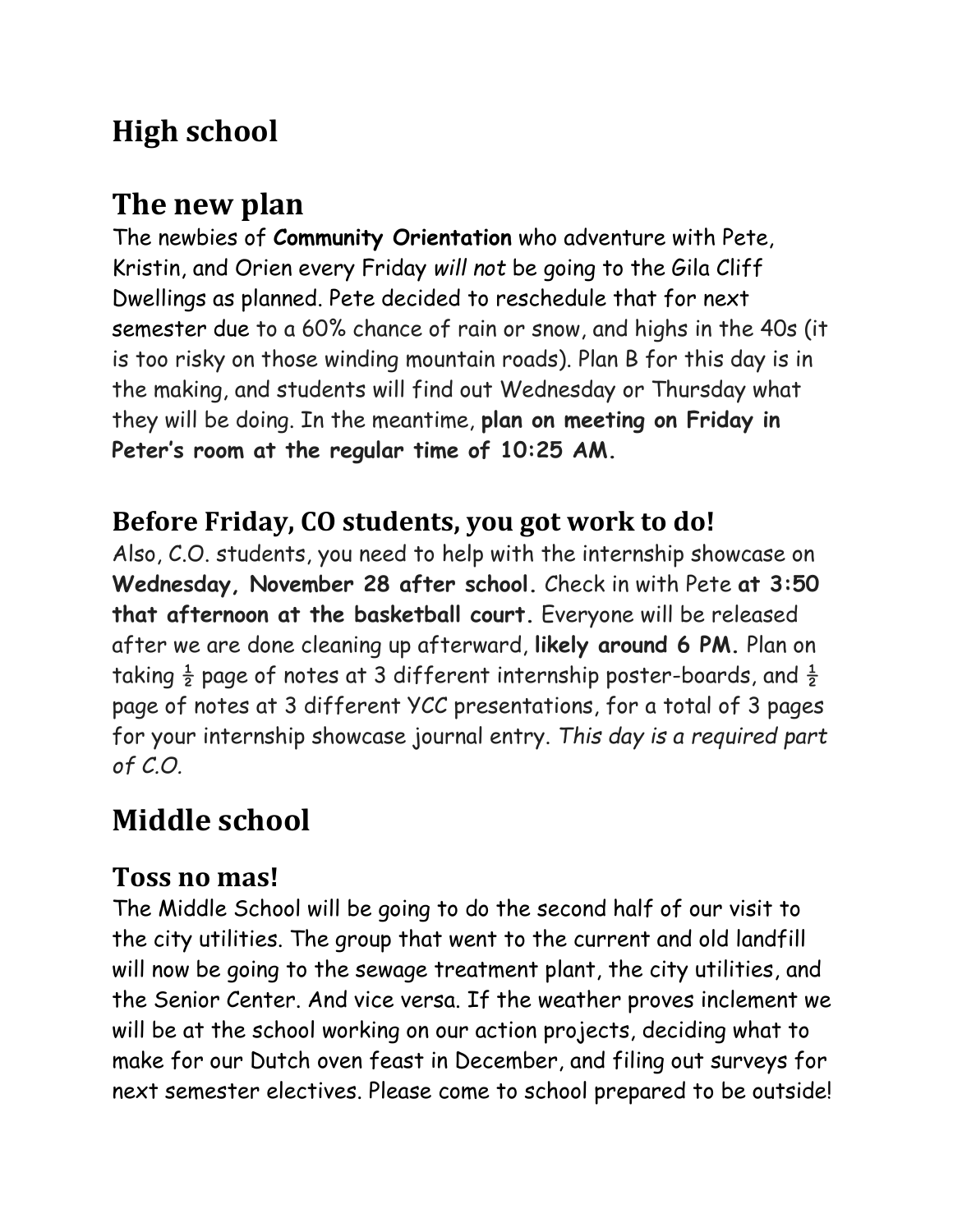BIG 5 + 1: 2 water bottles, healthy lunch and snacks, appropriate shoes, warm hat, journal and pencil, and a rain coat.

## **Community events**

#### **Maybe go to a show, huh?**

**Silver City Community Theater** presents Deathtrap by Ira Levin. "Deathtrap" is an ominously funny play from Broadway. Directed locally by Wendy Spurgeon, the production has been described as "gasp producing thrills...spontaneous laughter" the play will be performed eight times:

November 30, 7:30 (opening night performance)

December 1, 2:00 & 7:30 PM

December 2, 2:00 PM,

December 7, 7:30 PM

December 8, 2:00 & 7:30 PM

December 9, 2:00 PM

For more information visit [website](https://silvercitycommunitytheater.com/upcoming-productions/)

### **Christmas Events**

All happening on December 1

[2nd Annual Christmas Mercado](https://www.facebook.com/historicalhanoveroutpost/) 9:00 AM - 5:00 PM

[5th Annual Artisan Holiday Market](http://facebook.com/SilverCityHolidayMarket) 10:00 AM - 4:00 PM

[Tamal Fiesta y](http://www.silvercity.org/events/details/tamal-fiesta-y-mas-4755) Más 10:00 AM - 3:00 PM

[Santa Clara Annual Lighted Christmas Parade](http://www.silvercity.org/events/details/santa-clara-annual-lighted-christmas-parade-4756) 6:00 PM - 8:00 PM